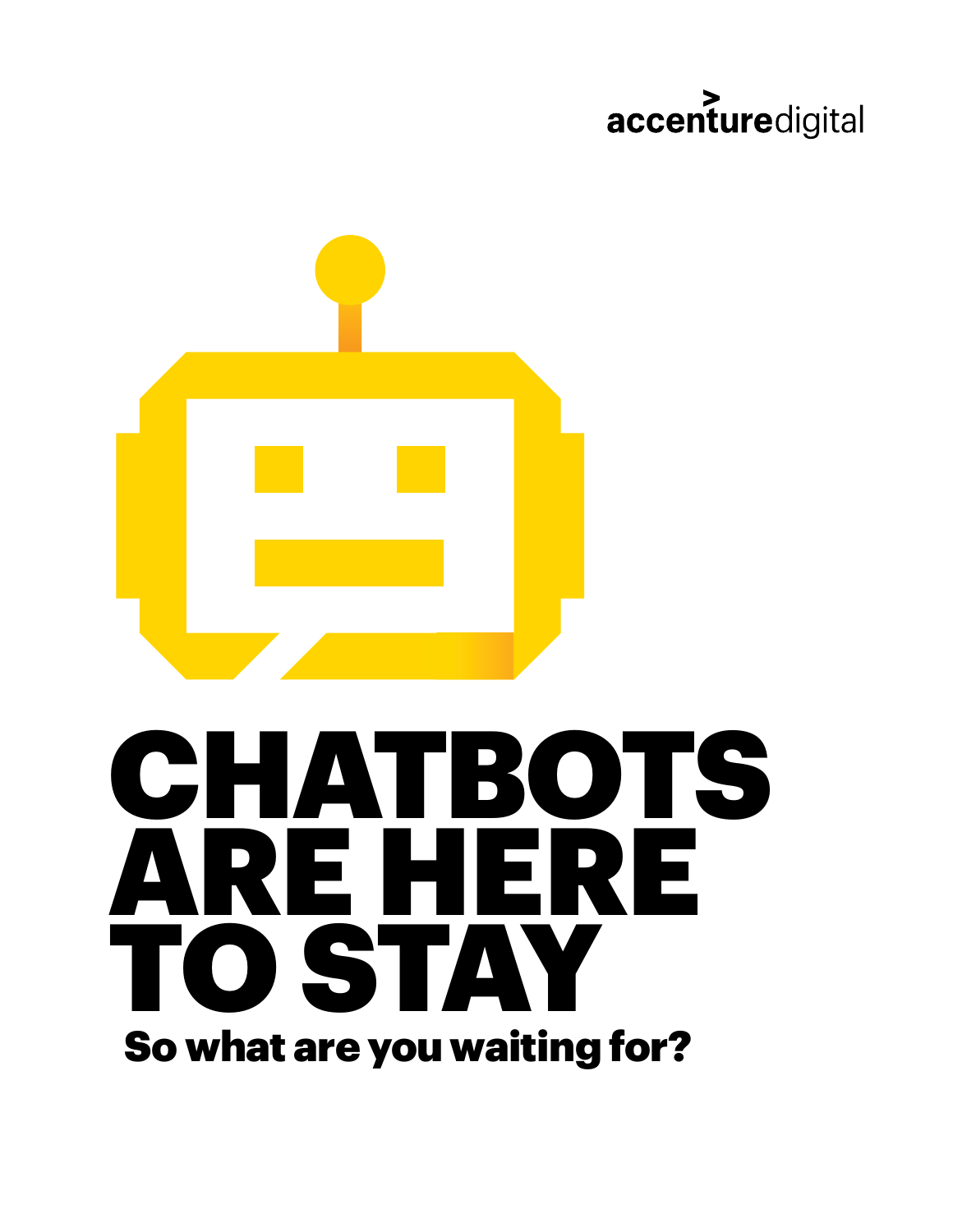**Across industries, companies are discovering the potential of conversational bots—to help automate and streamline activities, improve enterprise productivity, and boost employee and customer engagement. While the earliest versions of conversational bots were simple response platforms, today's AI-powered bots are much more powerful—and will only become more sophisticated and capable in the coming years. And as recent Accenture research<sup>1</sup> reveals, executives clearly recognize bots' potential—as well as the challenges they need to overcome to realize the promise of this exciting emerging technology.**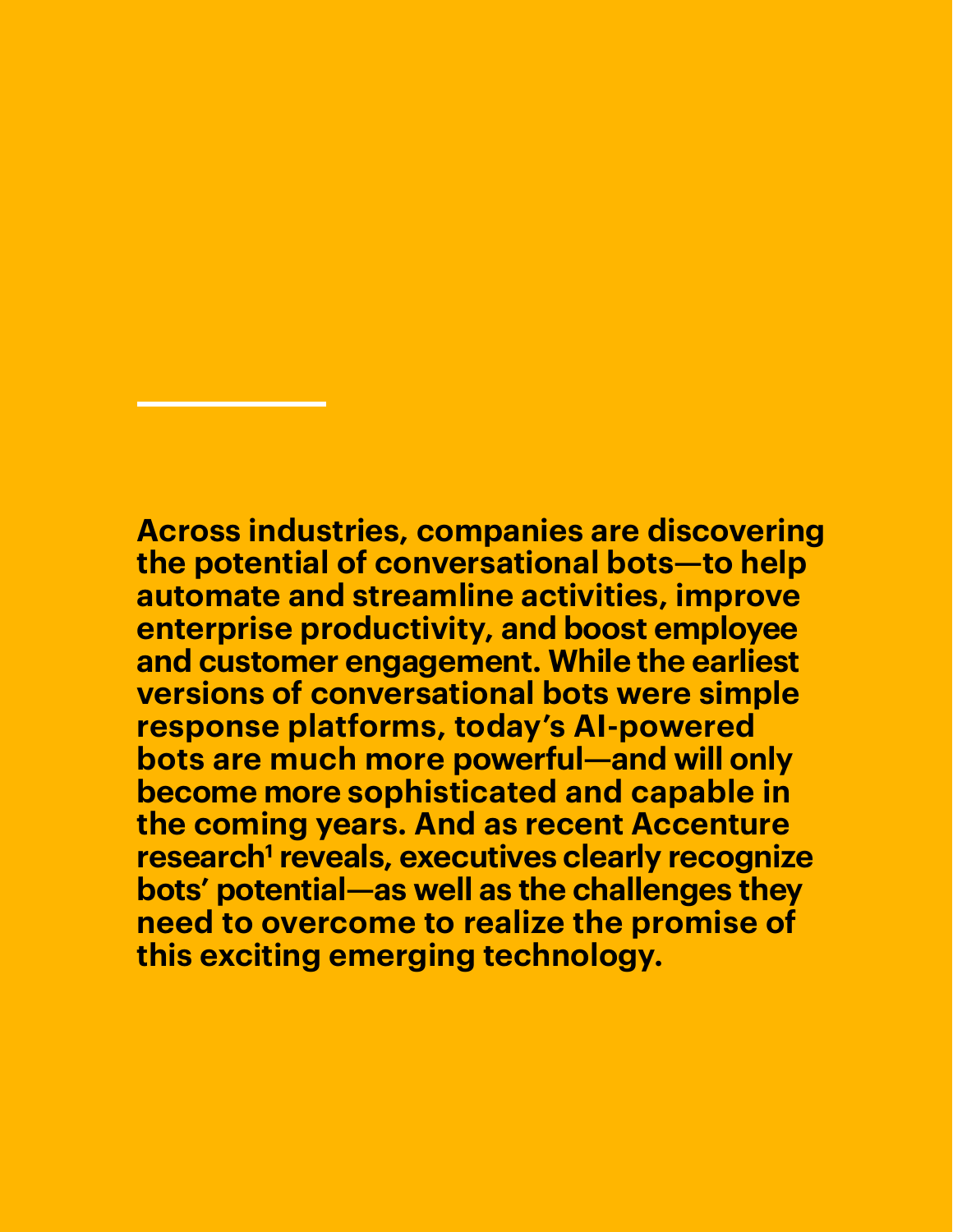**As digital continues to rewrite the rules of engagement across industries and markets, a new competitive reality is emerging: Companies will need to become intelligent enterprises to thrive and grow in the coming years. In the future, "being digital" won't be enough.** 

Organizations will use artificial intelligence and other technologies to help them make faster, more informed decisions, become far more efficient, and craft more personalized and relevant experiences for both customers and employees

One of the first stepping stones to this future are AI-powered messaging solutions, a category that includes a technology commonly referred to as conversational bots. A conversational bot is a computer program that works automatically and is skilled in communicating through various digital media—including intelligent virtual agents, organizations' apps, organizations' websites, social platforms and messenger platforms. Users can interact with such bots, using voice or text, to access information, complete tasks, or execute transactions.

Intelligent virtual assistants—such as Apple's Siri, Google Assistant and Amazon's Alexa—are themselves conversational bots, upon which third parties can build "skills" or unique conversational interactions by leveraging the Artificial Intelligence (AI), Natural Language Processing (NLP) and Machine Learning (ML) APIs/services these platform providers offer.

According to research by Accenture (see "About the Research"), CIOs and CTOs around the world believe conversational bots will play a critical role in the enterprise architecture of the future—and have the potential to make a huge impact on a company's operations:

Fifty-six percent say conversational bots are driving disruption in their industry, and 43 percent report their competitors are already implementing the technology.

Furthermore, 57 percent agree that conversational bots can deliver large return on investment for minimal effort.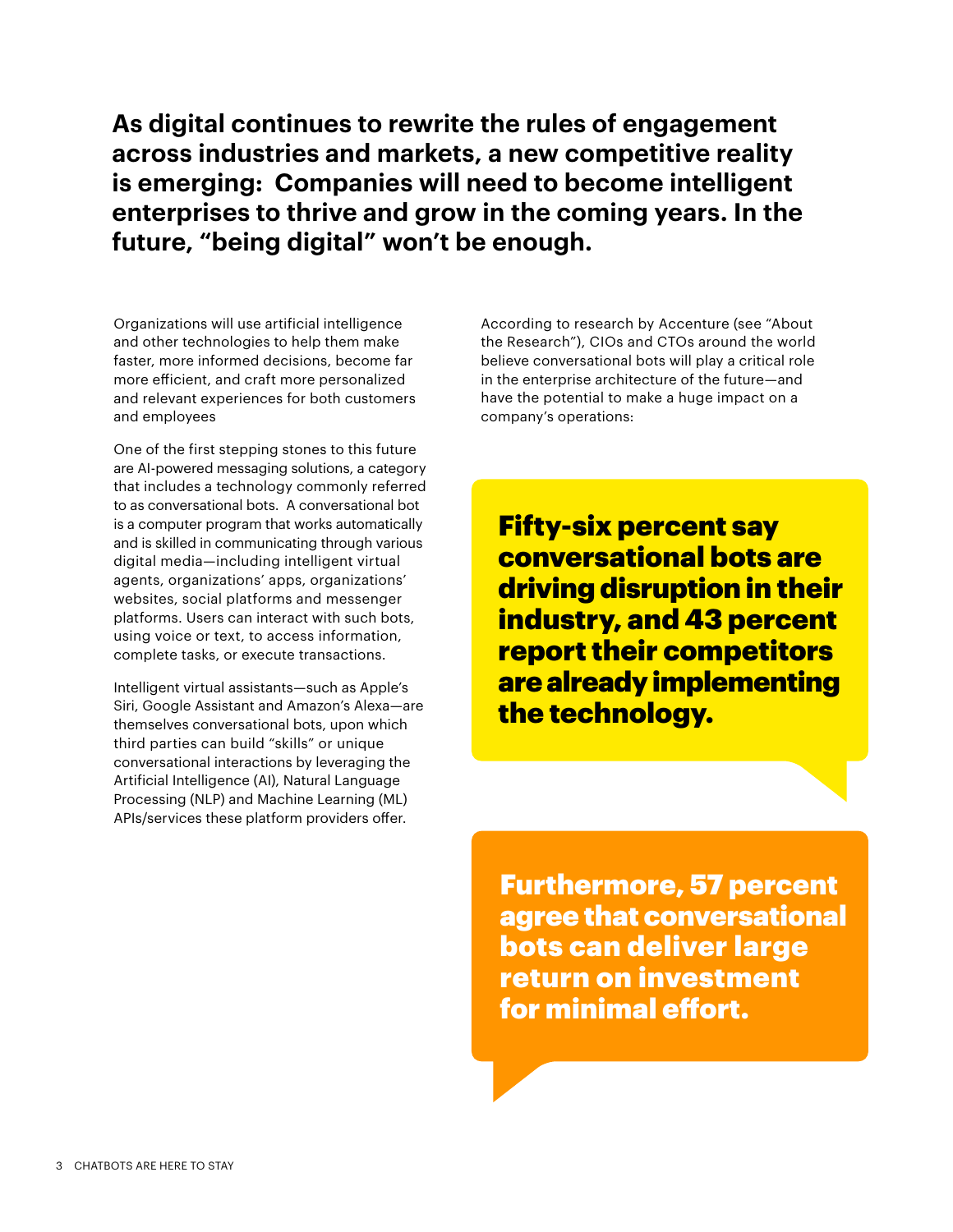In fact, executives expect conversational bots of the future to have a positive impact on their organizations in a variety of ways—particularly in helping to improve the customer and employee experiences (Figure 1).

About six in 10 executives said bots can improve their organization's ability to handle customer queries by networking with other bots, and that they can deliver personalized attention to website visitors by being more conversational. Just over half believe bots can also help them improve customer acquisition and retention by guiding web and tele-calling customers through the order process.

Furthermore, 61 percent said bots can enhance employee productivity by automatically following up on scheduled tasks, and 57 percent said they can facilitate more effective communication within the organization.

Additionally, executives said bots can help them provide 24x7 access to information, handle client queries more effectively, and improve customer acquisition and retention.

Interestingly, our research doesn't predict a wave of bots taking jobs from people. To the contrary, the ability to rationalize the company's headcount was the least-often cited impact of bots (about one in 10). In other words, ongoing reports in the media notwithstanding, bots and AI aren't expected to have a dramatic impact on the labor market.

#### Figure 1: How executives expect conversational bots of the future to help an organization.



*Source: Accenture Experience Orchestration as a Service Survey, 2017*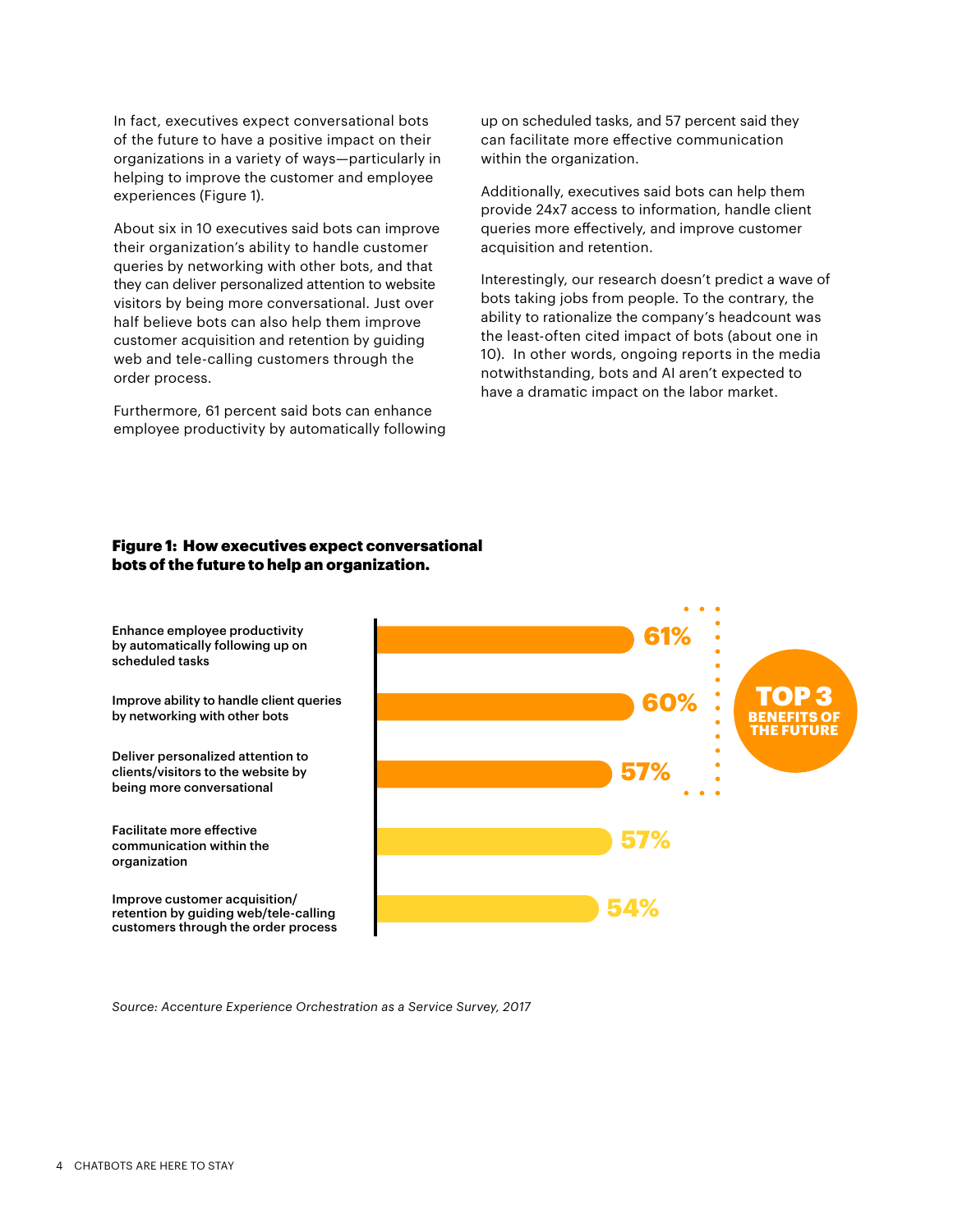# WHAT ARE THE TYPES OF CONVERSATIONAL BOTS?

## **Conversational bots come in four main "flavors."**

Figure 2: The four common classes of conversational bots being deployed.



#### **Informational**

Informational bots uncover useful information and resolve customer and employee inquiries. They move beyond conventional search results to provide customer-and context-specific results that can be accessed via voice, text, or visuals, thereby reducing the effort required to get accurate results. Enterprises also can use these bots to push tailored product knowledge to customers or employees, which helps boost engagement.

#### **Enterprise Productivity**

Custom enterprise bots, an emerging application of the technology, can connect to enterprise data resources, streamline enterprise work activities, and improve efficiencies. Employees can use these bots to, for example, check sales numbers, determine the performance of marketing campaigns, or monitor inventory status. Enterprise productivity bots are great for scheduling meetings, speed and improve decision making, and foster greater collaboration.

#### **Transactional**

Transactional bots serve as powerful interfaces for mobile applications through which customers can book tickets, order food, and manage bank accounts. Such bots are still in their infancy—retailers, for instance, have launched bots to provide customer service or offer shoppers another way to browse, but the bots lack a payments functionality. This will change quickly as payments firms begin enabling bot purchasing. In fact, the success of voice-based conversational bots such as Alexa are helping to make voice a mainstream way to pay. Remittance firms also have been early adopters and are looking for ways to use bots to send funds to recipients.

#### **Device Control**

Device control bots support conversational interfaces that enable connected devices such as wearables, home appliances, and vehicles to interact with each other—thus enriching the user experience. For example, devices with virtual assistants such as smartphones and smart home speakers can work with smart home devices like thermostats, switches, and lights. That's a boon for home automation. Similarly, numerous automakers are rolling out their own Alexa-based capabilities. With just a few spoken commands, owners can check the fuel and charge levels of their cars or even start their vehicles from the comfort of their sofa.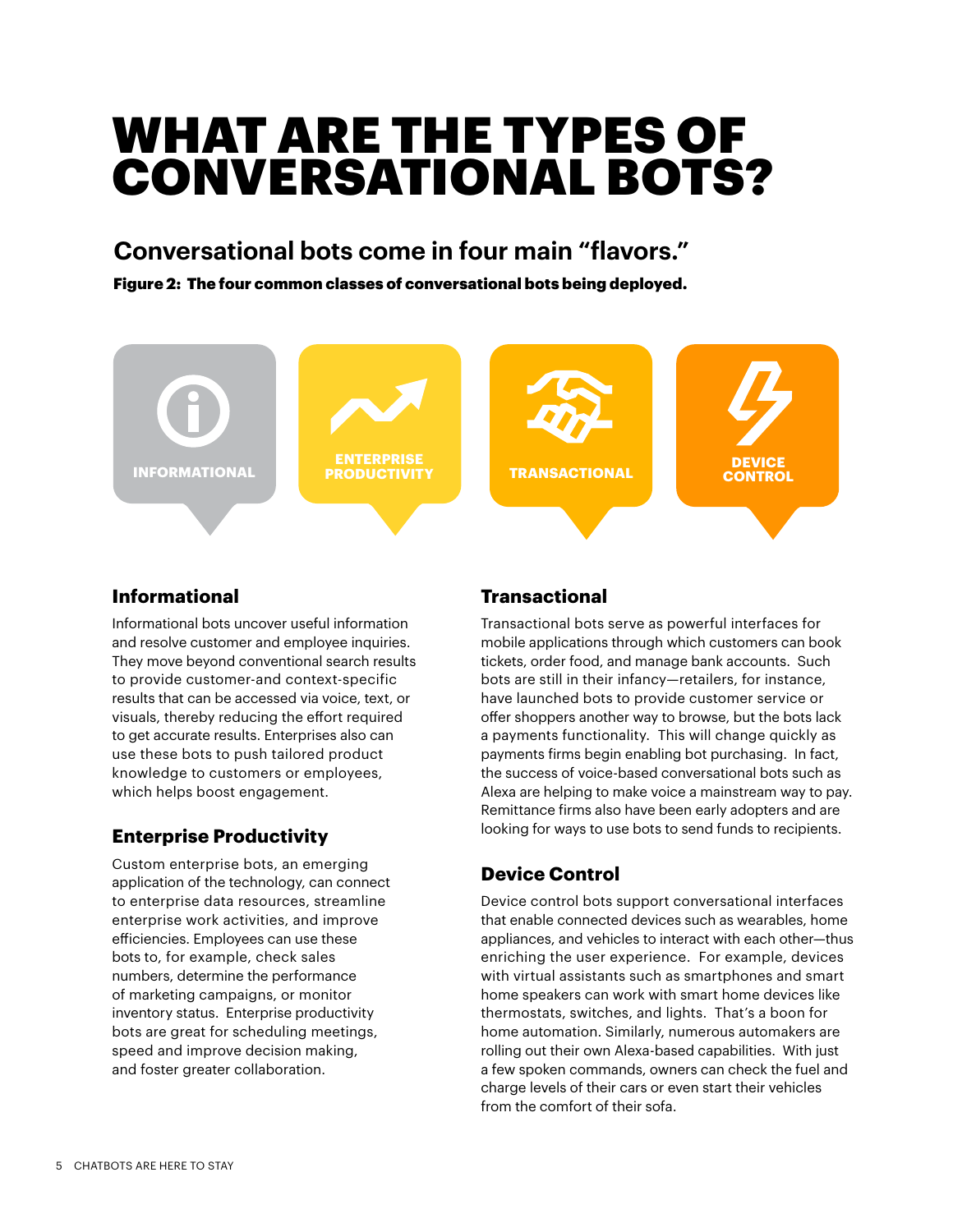# WHERE DID BOTS COME FROM—AND WHERE ARE THEY HEADED?

Bots have been gradually evolving since the early days of simple text-based chatbots (Figure 3). In fact, bots that are prevalent today are a big step up from those of even just a few years ago.

The first version of conversational bots was built on simple response platforms—they could automate basic queries and be programmed to do specific tasks, thus improving efficiency and reducing costs. But they were limited to pre-programmed inputs and couldn't learn on their own.



#### Figure 3: The evolution of conversational bots

*Source: Accenture Research* 

Today's bots, built on the first generation of AIpowered platforms, can learn over time and perform complex tasks combining one or more interfaces. But their learning is still supervised and limited to exposed datasets and information, they have limited interoperability between platforms, and they're dependent on hardware.

Soon, we'll see massive leaps in functionality as bots and associated technologies continue to advance. Within the next year, for example, bots will be able to act without human intervention and take relevant actions in light of a problem's context although integration across nodes, interfaces, and ecosystems will remain a challenge.

Eventually, we expect bots to break through these constraints, working seamlessly across AI interfaces to become pervasive systems independent of modes.

Such highly evolved bots will remember context and previous conversations and generate responses based on this knowledge. At this point, conversational bots will be able to orchestrate complex and lengthy interactions such as co-creativity or advise on complex products such as pensions and life insurance.

The bottom line: The bot wave is building and the technology is poised to take center stage in the very near future—and companies need to begin preparing now.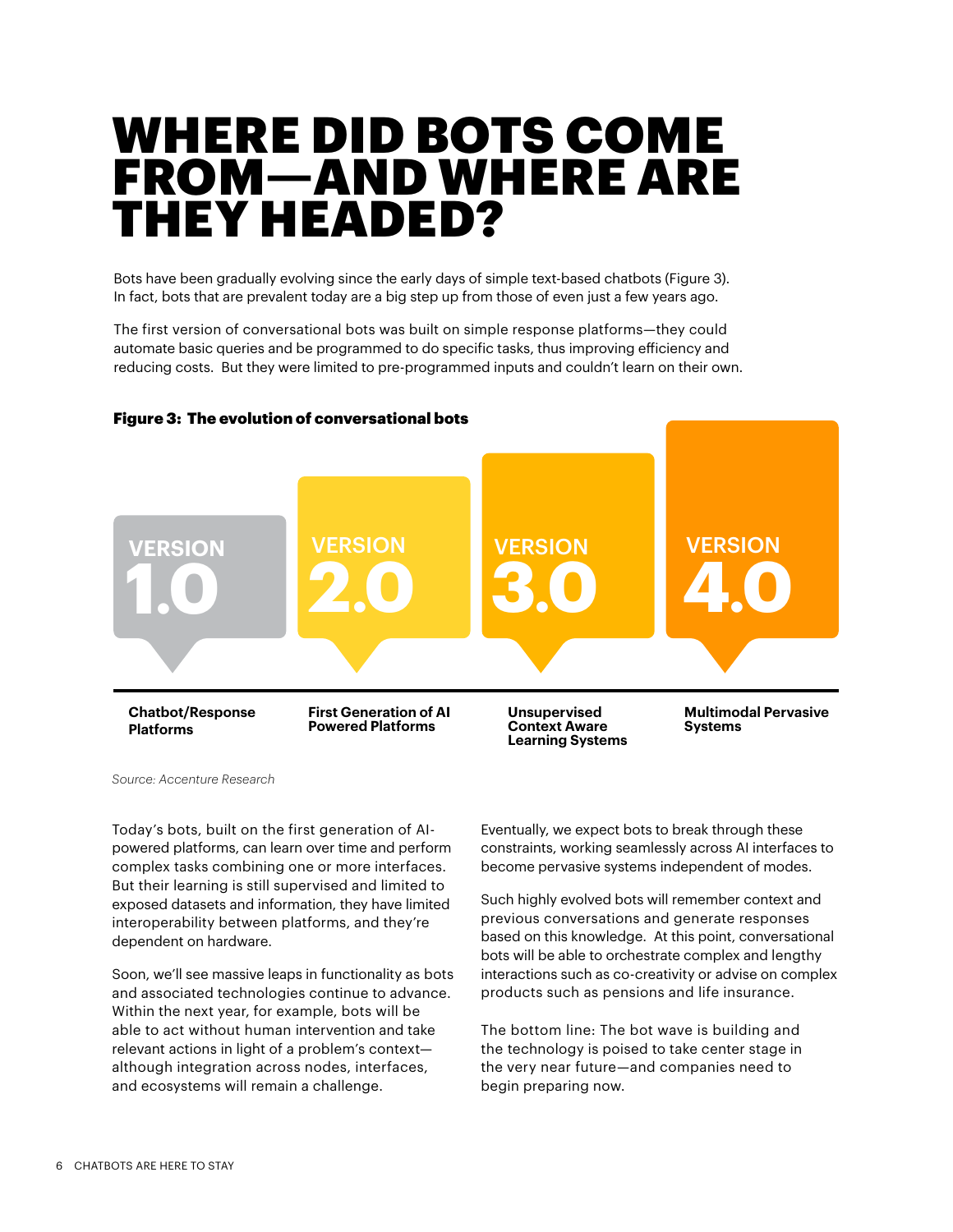# BUT MANY COMPANIES AREN'T SOLD ON BOTS—WHY?

Despite bots' potential benefits, a slight majority of companies are reluctant to embrace this new technology. Fifty-three percent of organizations in our research—primarily in the utilities and industrial equipment industries—have no plans to invest in conversational bots. Of these companies, 65 percent said their organization is taking a "wait and see" approach and just 9 percent reported having a clear strategy for leveraging conversational bots.

#### **What's holding back these "rejecters"?**

Executives reporting no plans to adopt conversational bots are most likely to cite three challenges they believe will make it difficult for bots to realize their potential (Figure 4). One is on the human side—they think users will be reluctant to engage with a bot and that's critical because conversational bots, at their core, are communications channels, and if no one wants to use them, they won't have much impact.

#### Figure 4: Reasons executives reported their companies are not planning to implement bots.



*Source: Accenture Experience Orchestration as a Service Survey, 2017*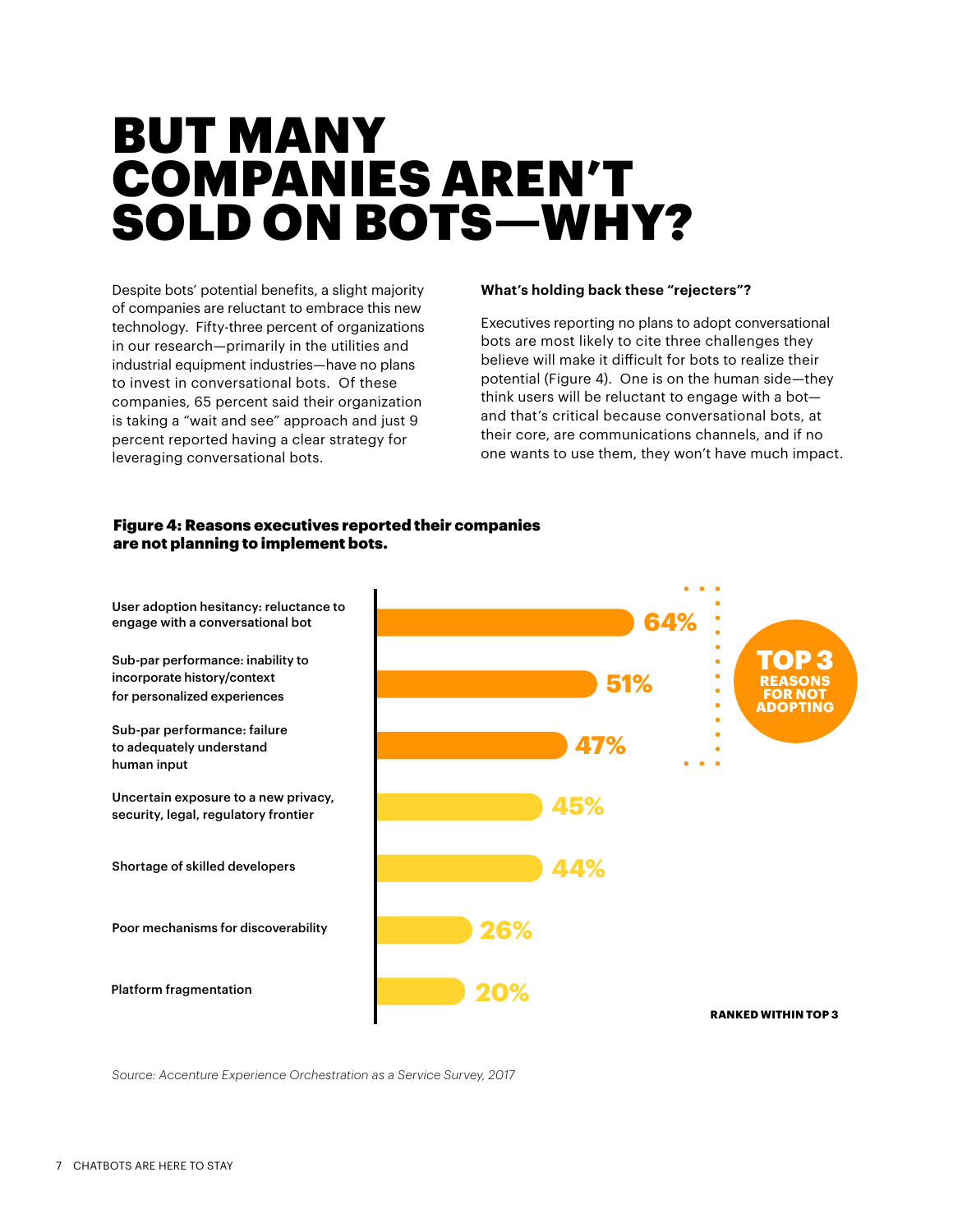The other two have more to do with bots' expected performance: Executives are skeptical that bots will be able to appropriately incorporate history and context to create personalized experiences and believe they won't be able to adequately understand human input.

Just under half of these executives also said concerns about security and privacy, the expense to acquire or build bots, and the immaturity of current solutions are important reasons for not implementing the technology. And another obstacle comes from the top: About four in 10 identified lack of senior leadership buy-in as a barrier to implementing conversational bots.

# WHAT ABOUT<br>BOT SUPPORTERS?

In contrast to bot rejecters are bot supporters: the 47 percent of executives Accenture surveyed representing companies that have already implemented bots or are planning to. These companies—which are most likely to operate in the health, communications, and banking industries—provide some initial hints as to how the bot landscape likely will unfold in the next few years.

Informational bots thus far are the focus of attention.

**Informational bots are most popular in the health (64 percent), communications (59 percent), and banking (50 percent) industries.**

A plurality (38 percent) of bot supporters have either already implemented informational bots or are planning to within the next three years.

An additional one-quarter are using or planning to use enterprise productivity or transactional/ commerce bots. Currently, only a small percentage are interested in bots for device control.

But regardless of the type of bots deployed, the vast majority of bots implemented to date have been customer focused (Figure 5). After-sales and customer service, CRM, and sales and marketing were far and away the most popular landing spots for bots currently in use. This trend looks to continue in the future (Figure 5), with the same three functions being the most-frequently cited for planned bot implementation—joined by audit, finance, and accounts. Not surprisingly, bots implemented in customer-related functions are overwhelmingly used to communicate externally, while those supporting audit, finance, and accounts have both external and internal communications duties.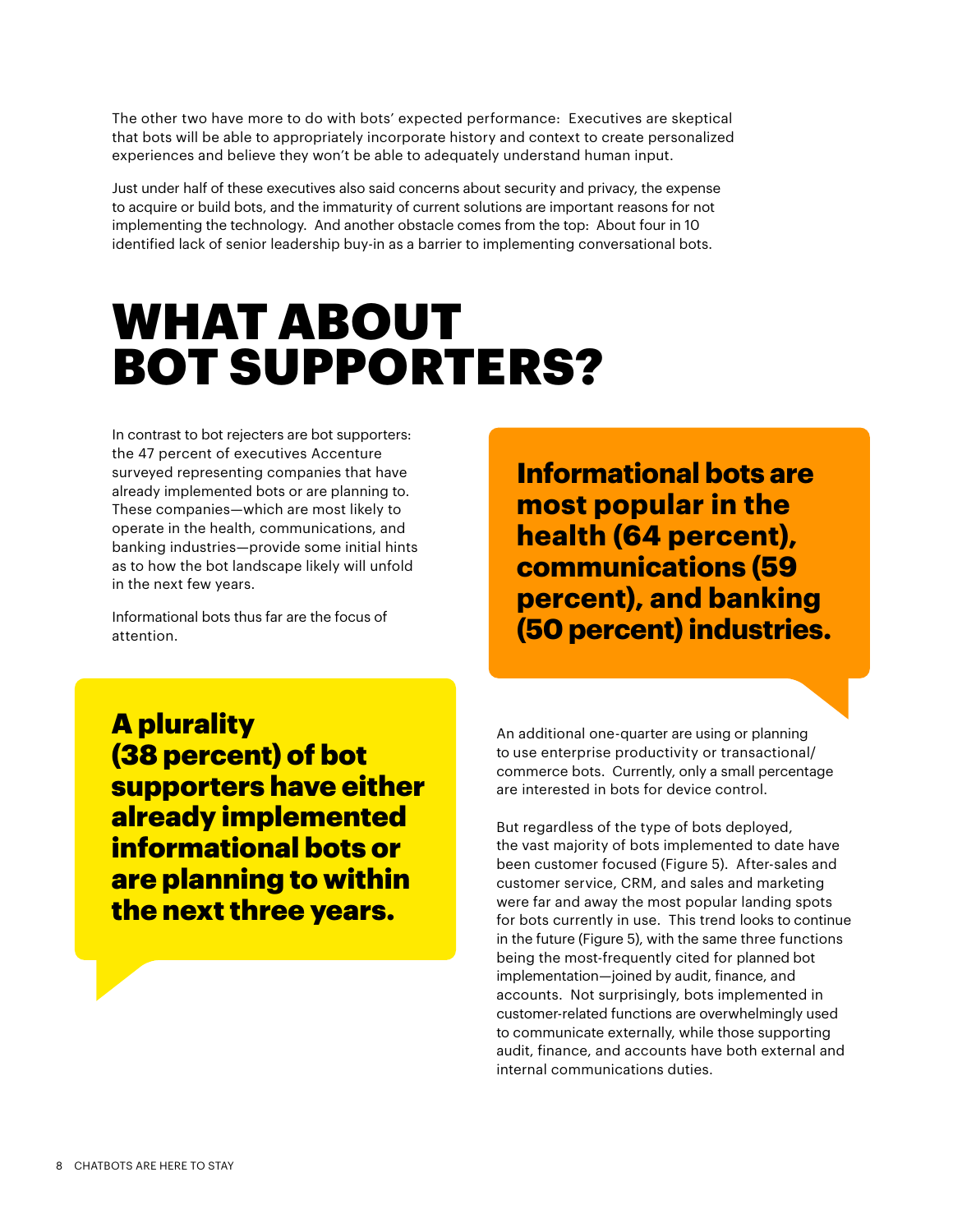**Figure 5: Where executives have implemented or plan to implement conversational bots.**

#### After-sales and Customer Service **77% 54% 40% 11% 8% 8% 5% 3% 3% 3%** CRM Sales and Marketing Audit, Finance, and Accounts HR Finance Supply Chain R&D/ProductDevelopment Manufacturing ICT

### **ALREADY IMPLEMENTED**

#### **PLANNING TO IMPLEMENT**



*Source: Accenture Experience Orchestration as a Service Survey, 2017*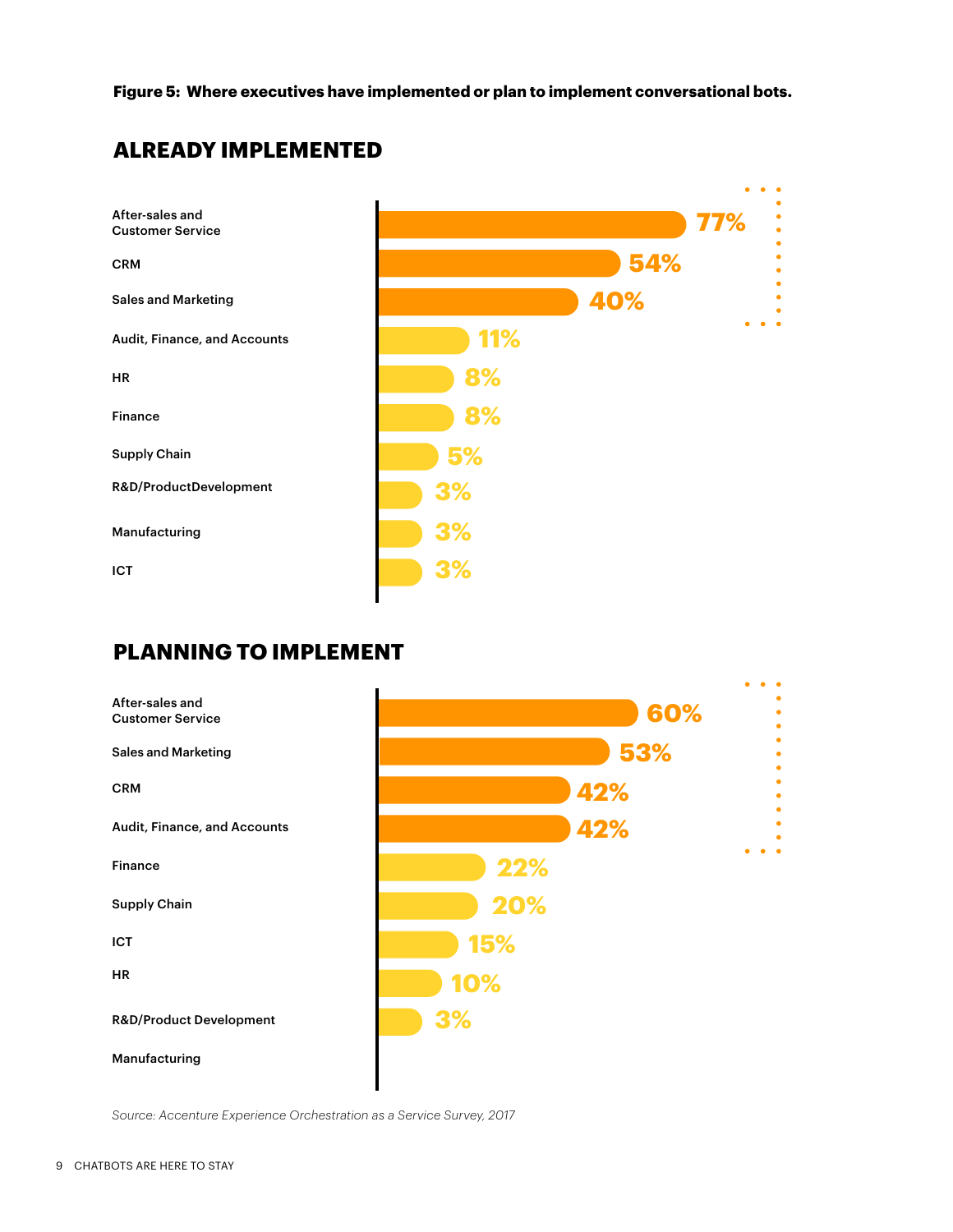Yet even for bot supporters, bots are not without their challenges. Lack of skilled talent to develop and work with bots was cited by most executives as a challenge in implementing bot solutions, followed by deployment and acquisition costs (Figure 6). Data privacy and security are also prevalent concerns among bot supporters.



**Figure 6: Challenges bot supporters have faced or expect to face when implementing bots.**

*Source: Accenture Experience Orchestration as a Service Survey 2017*

# WHAT DOES THIS ALL MEAN FOR THE FUTURE?

Although challenges remain, the future for bots is, indeed, bright. The potential benefits are simply too difficult to ignore.

Just ask Amtrak, whose use of conversational bots has generated \$1 million in customer service email cost savings annually—a reported 8x return<sup>2</sup>. Or communications firm Charter, where bots cut customer service costs by 44 percent in the first year and generated a 5x return in just six months<sup>3</sup>. Or soup ingredient maker Knorr, which saw a 50 percent increase in soup-stock cube consumption within just three months of launching a bot that gives recipe support to mothers<sup>4</sup>. Or even companies in the Accenture survey that have already implemented bots, 91 percent of which expect to see a 1x to 5x return on their investment within the first 12 months.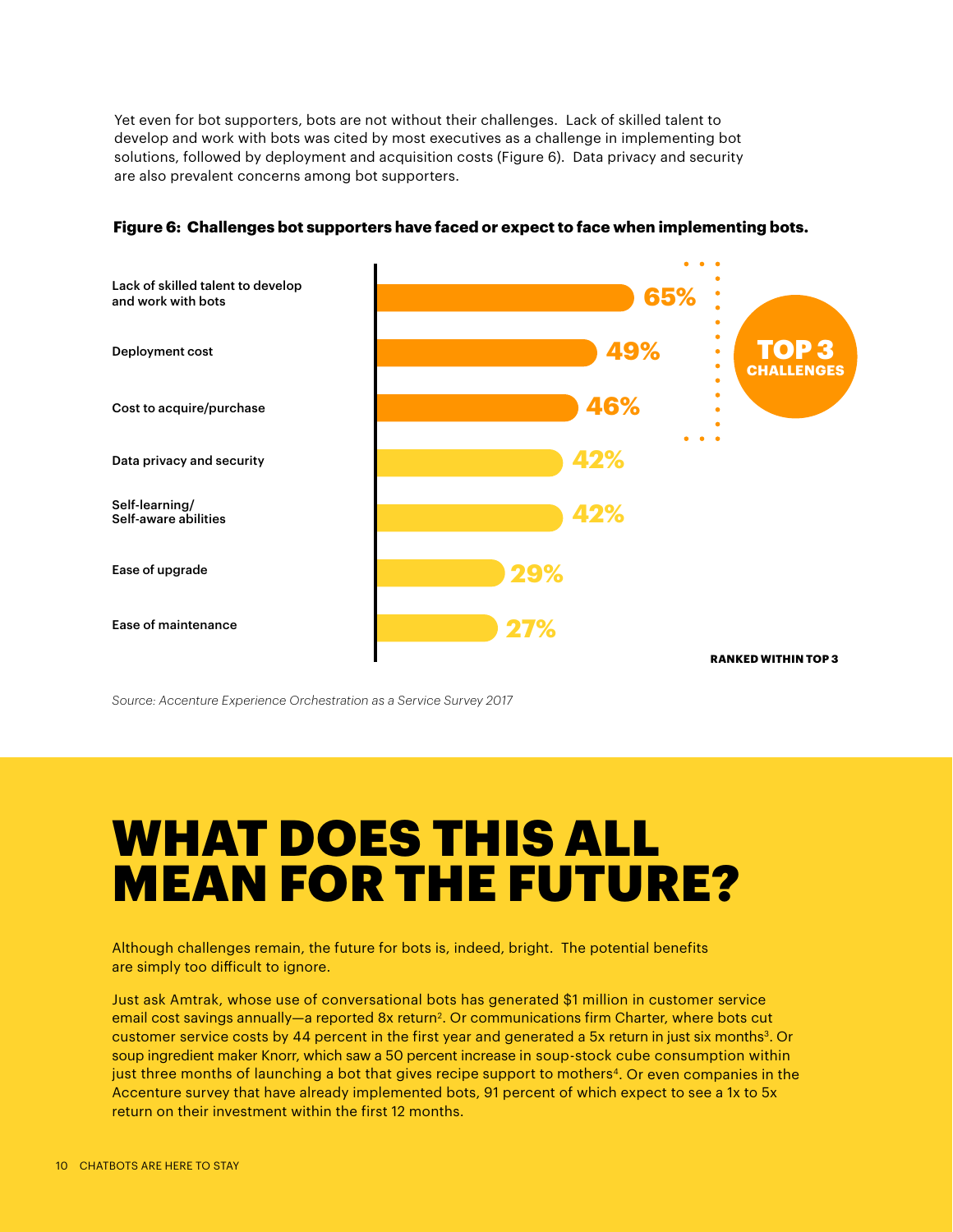Such promise is no doubt a major reason why 78 percent of companies in the Accenture survey that have implemented bots, or intend to, plan to increase their investments in conversational bot technology in next three years—by an average of 3 percent.

Demand and supply indicators from other sources also suggest conversational technology is a high-growth market. Just one example: eMarketer expects the number of US millennials using voice-enabled digital assistants to rise from 29.9 million in 2017 to 39.5 million in 20195.

# WHERE DO WE GO FROM HERE?

It's clear there's considerable momentum building for bot use, and we expect more companies to begin taking the plunge as early adopters' success with the technology grows. For companies that are just beginning the bot journey, the critical first step is to develop a bot strategy. This strategy should, among other things, address how the company makes its bots stand out in the sea of other bots customers will encounter; understands how customers will use bots and designs its bot experiences

accordingly; fully integrates its bots with its mobile and web service; and deals with security and privacy. And it should be aligned with the company's broader technology vision and strategy and lead to a comprehensive road map that guides the company's bot efforts over time.

Beyond strategy, three other things are important to successful bot development, deployment, and use—and these apply to companies just dipping their toes into the bots water as well as those that have already begun.

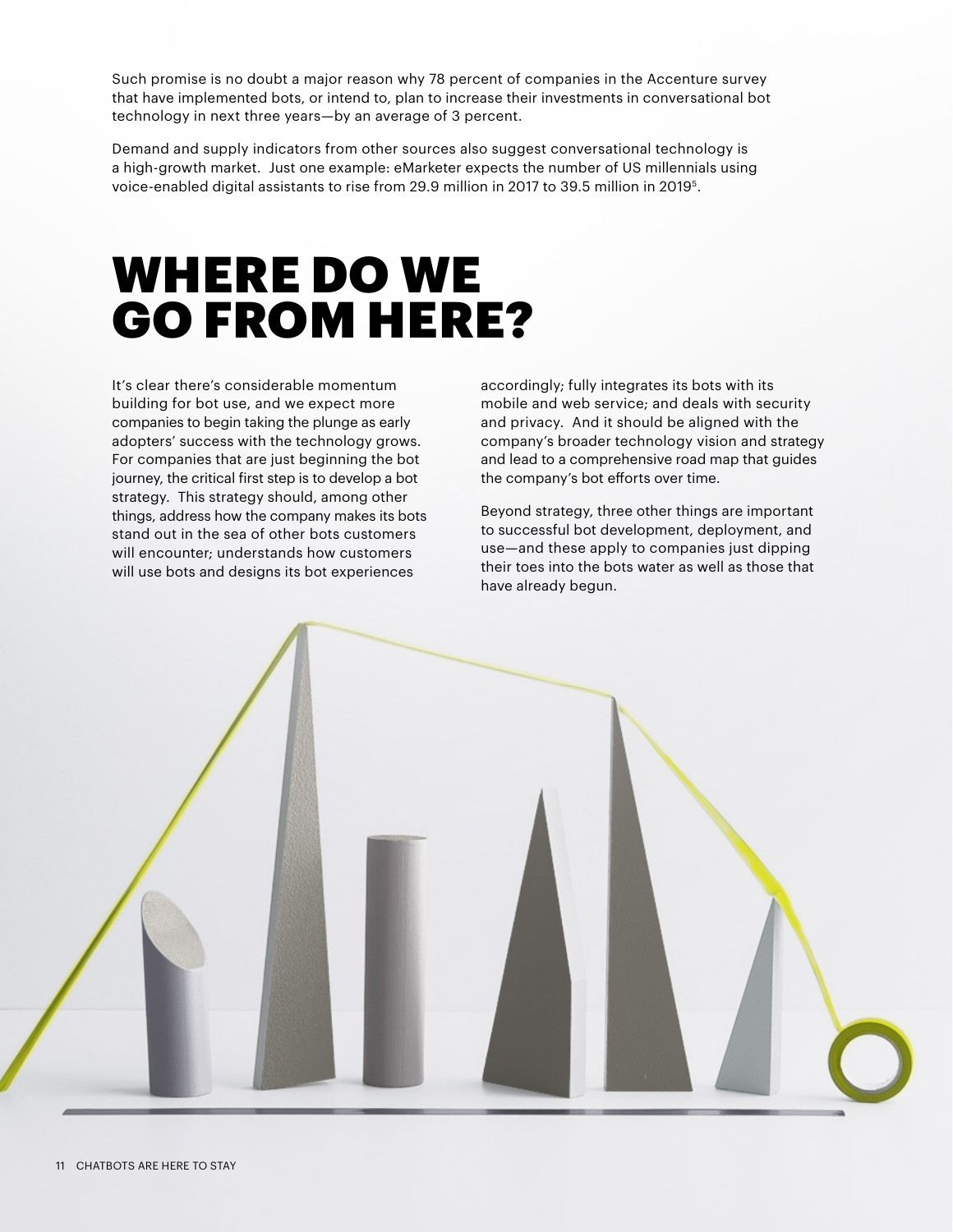# Determine where and how to use them 01

Companies need to think about where to apply bots, and which type, to get the greatest return. Currently, informational bots are the most mature and have a proven track record in streamlining customer service and enhancing both customer and employee engagement. That's a good place to start—in many companies, it can be low-hanging fruit.

Take, for instance, Accenture's Code of Business Ethics (COBE) Chatbot. With today's complex business environment and ever-evolving legal and regulatory requirements, new situations arise where employees must carefully consider many factors to make the right decision. Accenture has created a well-defined code of business ethics that helps employees understand what's needed to act with integrity—and COBE gives them an easy way to access the information they need, when and how they need it. COBE enables employees to anonymously ask questions they may have about what's appropriate in certain circumstances—such as what are acceptable gifts for clients, whether they can use their work phone to make personal calls, or what to do if their computer is stolen. COBE is a powerful tool that can quickly and efficiently handle the business ethics information needs of Accenture's more than 435,000 people—and help Accenture sustain its commitment to ethical practices. COBE's foundation is Accenture's own Virtual agent BOT platform that integrates with most of the prominent third-party AI/NLP solutions and supports more than 10 channels through which users can to communicate.

Companies also need to understand how to effectively integrate bots with the workforce of the future. As the use of bots accelerates and becomes more pervasive over the next few years, their effectiveness will hinge on how well they work with a company's people. In fact, bots are really part of the first wave of intelligent machines that are revolutionizing how companies operate. In the coming years, an alliance between humans and increasingly sophisticated machines will enable companies to develop differentiated customer experiences; create entirely new products, services and markets; and boost employee productivity and enterprise efficiency. To fulfill this promise, companies must reimagine the nature of work today, redefine people's roles, shift the workforce to new business models, and scale up people's skills to harness these intelligent technologies.



When it comes to ROI, conversational bots certainly have the potential to cut costs and increase revenue. But organizations should understand that a lot of what bots deliver can be intangible. For example, the top-or bottom-line impact of educating customers more effectively on a company's offerings, enhancing customer service workers' knowledge and productivity, or improving the customer journey experience is not always apparent. In other words, companies that implement bots need to be realistic about how they're measuring return and what kind of return they should expect.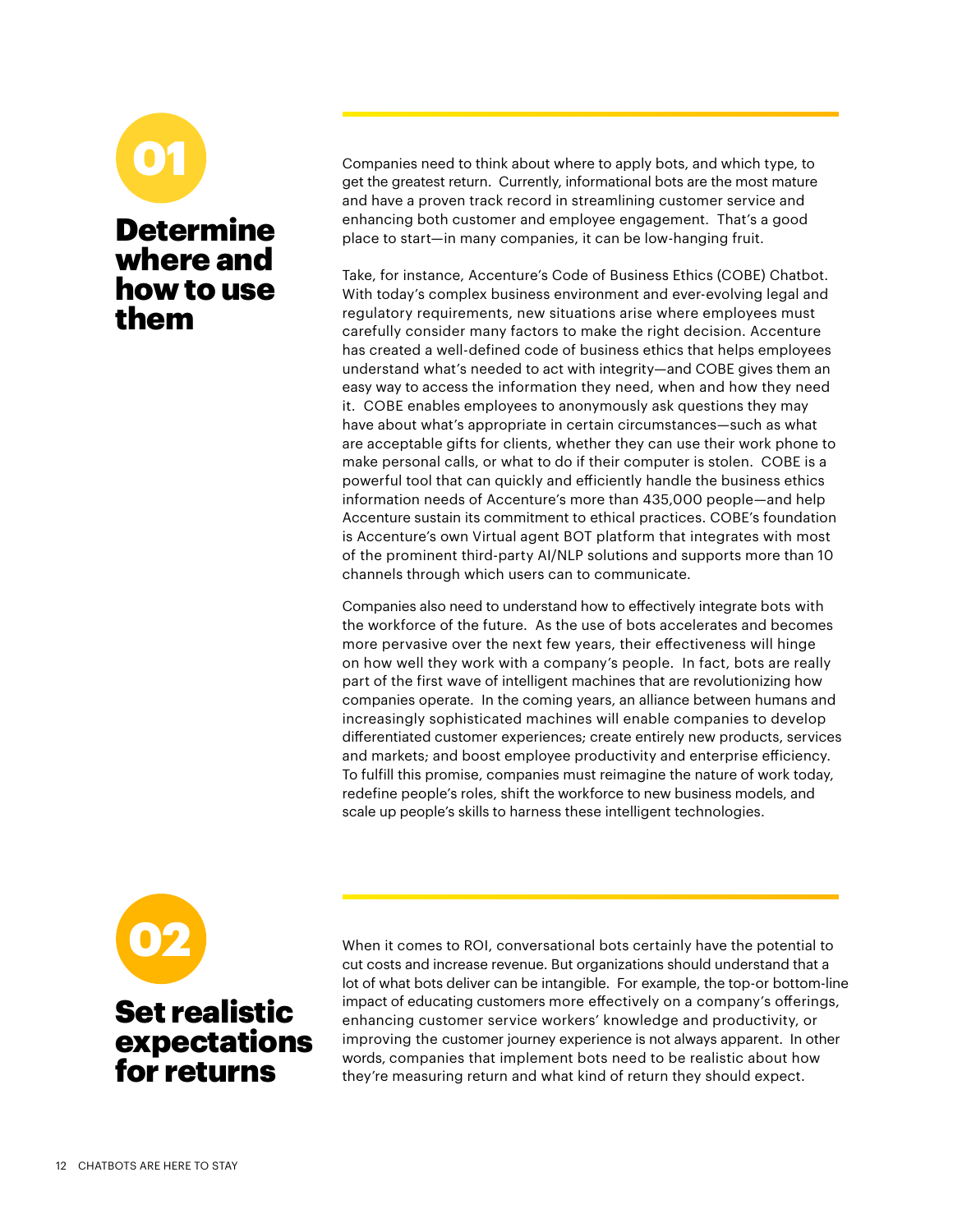

## Figure out the best way to get them built

There's also the talent crunch to contend with. Indeed, 60 percent of all executives in the Accenture research said their organization simply doesn't have the skills to develop and deploy bots in house. That's a major reason why 54 percent of bot supporters prefer to collaborate with external vendors to develop conversational bots or messaging solutions. Companies need to assess whether they're sufficiently equipped to handle bot implementation on their own and, if not, where to go to get the right help.

The fact is, with the AI future closer to becoming a reality, companies need to begin preparing to join that reality—or risk getting left behind. Bots are a small, manageable first step toward becoming an intelligent enterprise that can make better decisions more quickly, operate more efficiently, and create the experiences that keep customers and employees engaged.

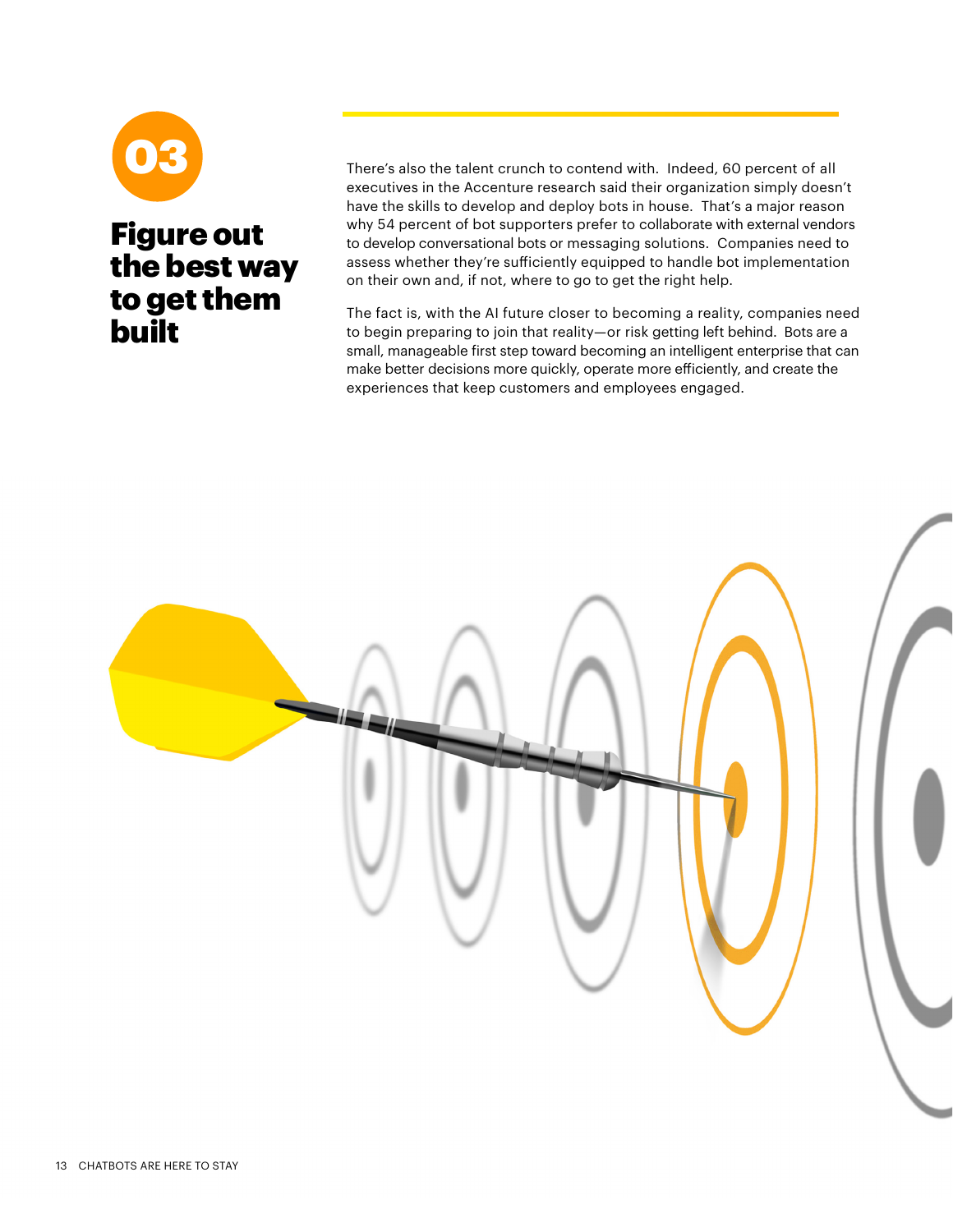## **AUTHORS**

#### **Karthik Srinivasan**

Managing Director— Accenture Digital, Digital Platforms karthik.srinivas[a@accenture.com](mailto:karthik.srinivasa%40accenture.com?subject=)

#### **Cecilia Nguyen**

Corporate Strategy Senior Manager— Accenture Digital, Growth & Strategy cecilia.nguyen[@accenture.com](mailto:cecilia.nguyen%40accenture.com?subject=)

#### **Praveen Tanguturi, Ph.D.**

Senior Thought Leadership Principal—Accenture Research praveen.tangutur[i@accenture.com](mailto:praveen.tanguturi%40accenture.com?subject=)

## $\overline{END}$  NOTES

- **1** Source: Accenture Exp[er](http://nextit.com/case-studies/amtrak)ience Orchestration as a Service Survey, 2017
- application curver, 2017<br>**2** Daniel Faggella, 7 Chatbot Use Cases That Actually Work, TechEmergence, September 15, 2017, https://www.techemergence.com/7enatbot-use-cases-that-actually-work); Helping<br>a railroad service conduct business, Next IT Corp, http://nextit.com/case-studies/amtrak [chatbot-use-cases-that-actually-work/; Helping](http://nextit.com/case-studies/amtrak)
- **3** Charter Communications improves speed of service, Next IT, [http://nextit.com/case-studies/]( http://nextit.com/case-studies/charter
)<br>. [charter]( http://nextit.com/case-studies/charter
)
- **4** LINE ChatBot case study: Knorr Auntie reply,Digital Training Academy, March 2017, casestudies/2017/03/line\_chatbot\_case\_study\_ [http://www.digitaltrainingacademy.com/]( http://www.digitaltrainingacademy.com/casestudies/2017/03/line_chatbot_case_study_knorr_auntie_repl) [knorr\\_auntie\\_reply.php]( http://www.digitaltrainingacademy.com/casestudies/2017/03/line_chatbot_case_study_knorr_auntie_repl)
- environment at the Lepiy.php<br>**5** eMarketer, US Voice-Enabled Digital Assistant future home buyers could be immersed in an Users, by Generation, 2016-2019 (millions), May 3, 2017, https://www.emarketer.com/ Chart/US-Voice-Enabled-Digital-Assistant-<br>... Users-by-Generation-2016-2019-<br>millions/207532 [millions/207532.](http://://www.emarketer.com/Chart/US-Voice-Enabled-Digital-Assistant-Users-by-Generation-2016-2019-      mi)

## **ACKNOWLEDGEMENTS**

This report, and the research on which it is based, would not have been possible This report, and the research off which it is based, would not have been possible<br>without the generous participation of Morgan Mullooly, Research Specialist, minout the generous participation of morgan manoory, research opecialist,<br>Accenture Research, Sachin Guddad, Research Specialist, Accenture Research, Abberhard Research, Sachin Sadada, Research opecialist, Accenture Research,<br>Ajay Garg, Survey Research Manager, Accenture Research, Anjan R. Coimbatore,  $\frac{1}{2}$  the home purchase purchase  $\frac{1}{2}$  the bank  $\frac{1}{2}$  of  $\frac{1}{2}$  the bank  $\frac{1}{2}$ Digital Business Integration Senior Manager, Accenture Digital, and John Garza,<br>Marko Manager Marketing Manager, Accenture Digital.

## **ABOUT THE RESEARCH**

Between August and September 2017, Accenture surveyed 97 chief information officers and 255 chief technology officers in 12 countries (Germany, Australia, Brazil, China, France, Ireland, Italy, Japan, Singapore, Spain, the United Kingdom, and the United States). Respondents represented companies across nine industries (banking, insurance, electronics and high-tech, communications, retail, consumer goods and services, health, utilities, and industrial equipment) with annual revenue of at least \$500 million (one-quarter generate more than \$15 billion in revenue). Slightly more than three-quarters (76.7 percent) of companies are business-to-consumer enterprises, while the remainder are business-to-business firms.